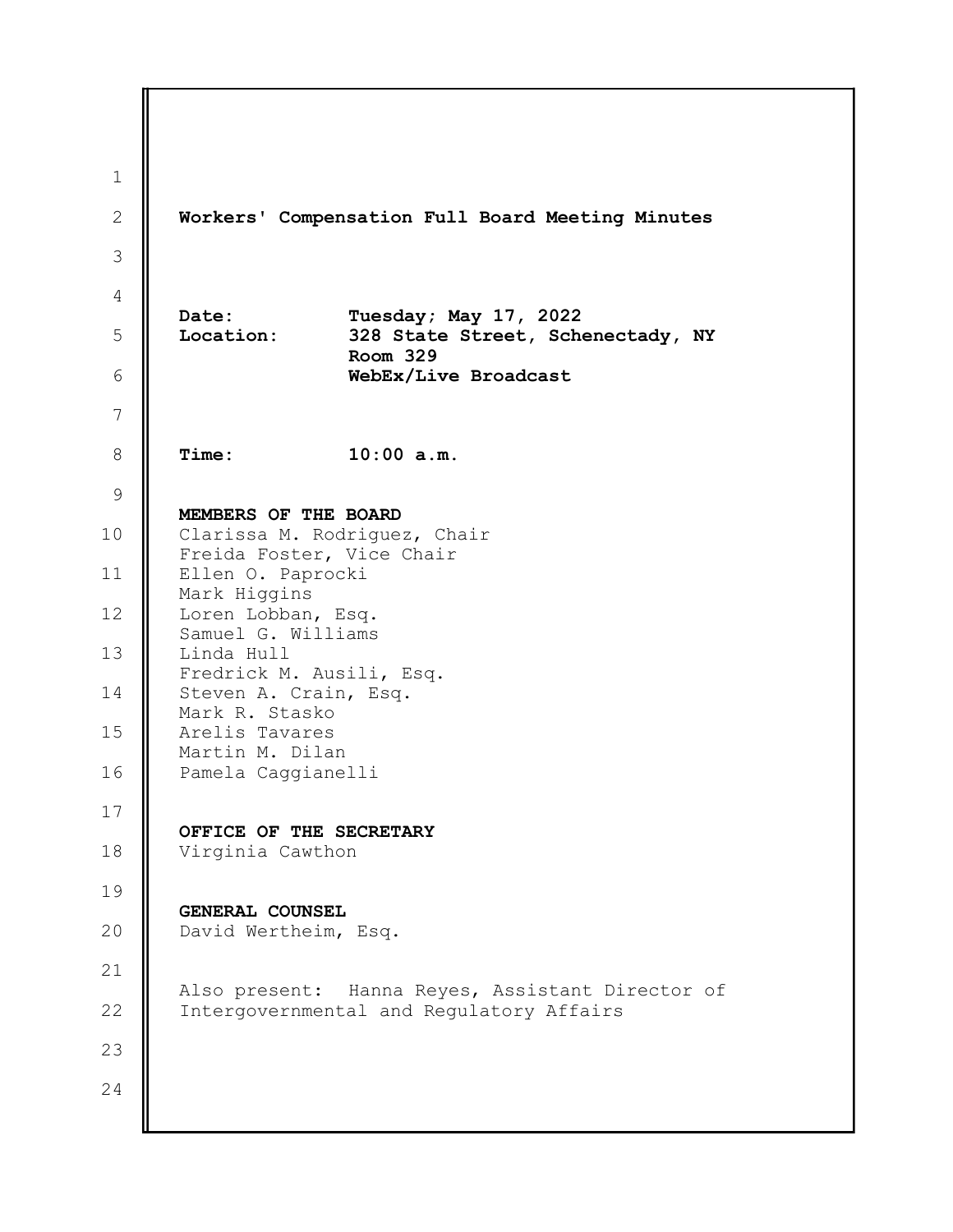CLARISSA RODRIGUEZ: Okay. Good morning, everyone. Thank you for joining us. I'm Clarissa Rodriguez, Chair of the New York State Workers' Compensation Board. Today's meeting is being conducted remotely throughout various locations in New York State as well as being webcast live for members of the public. Please note for the record that Board Secretary, Kim McCarroll, is unable to attend today's meeting. Virginia Cawthon from the Office of the Secretary will assume the Secretary's responsibilities for this meeting.

1

2

3

4

5

6

7

8

9

10

11

12 13 14 15 16 Board Members, also be reminded to please state your full name each time you speak. Now, I have the honor of calling the 1,010th meeting of the Full Board to order. Mrs. Cawthon, will you please call attendance?

17 18 19 20 21 22 23 24 VIRGINIA CAWTHON: Vice Chair Foster. FREIDA FOSTER: Here. VIRGINIA CAWTHON: Board Member Paprocki. ELLEN PAPROCKI: Here. VIRGINIA CAWTHON: Board Member Higgins. MARK HIGGINS: Here. VIRGINIA CAWTHON: Board Member Lobban. LOREN LOBBAN: Here.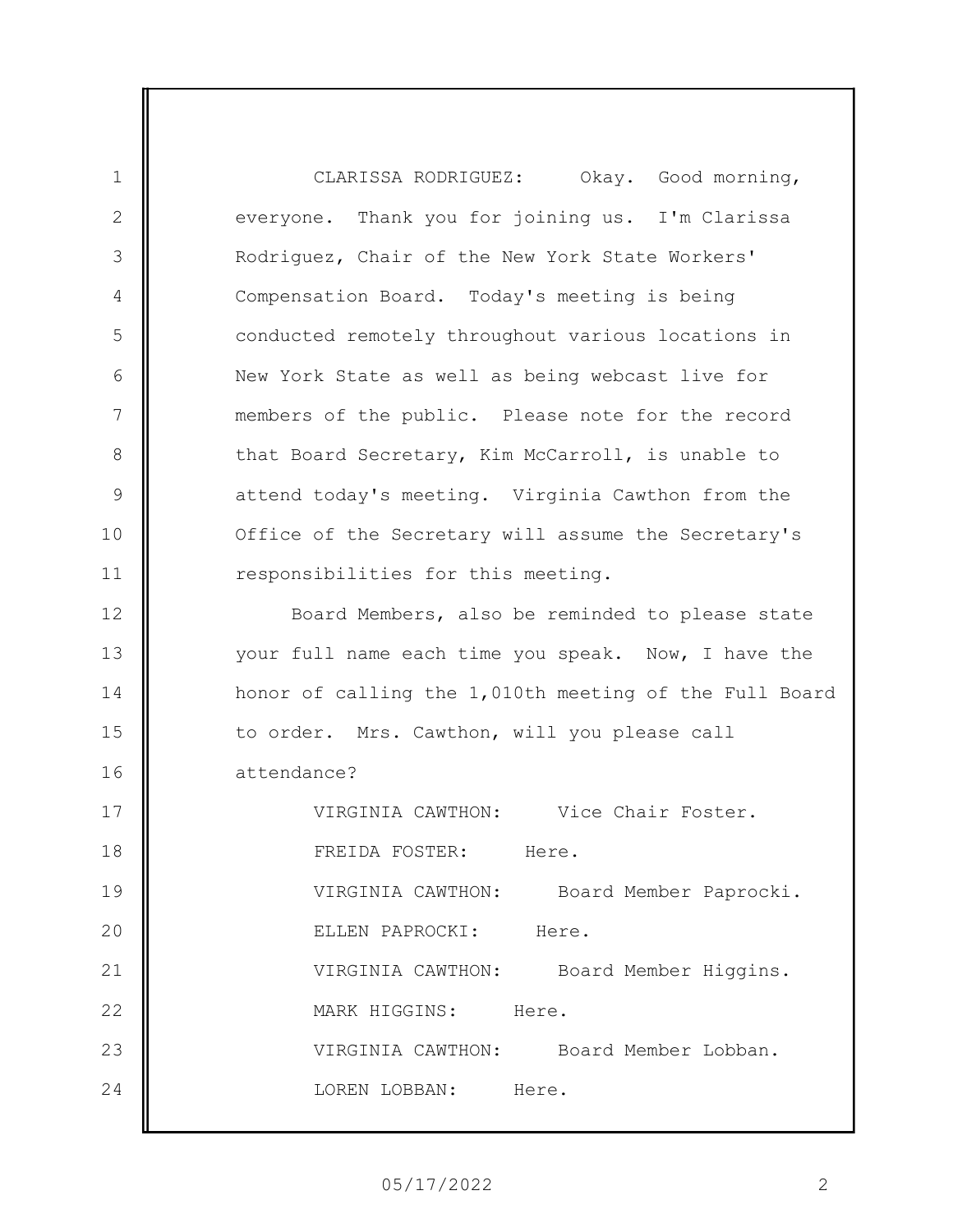1 2 3 4 5 6 7 8 9 10 11 12 13 14 15 16 17 18 19 20 21 22 23 24 VIRGINIA CAWTHON: Board Member Williams. SAMUEL WILLIAMS: Here. VIRGINIA CAWTHON: Board Member Hull. LINDA HULL: Here. VIRGINIA CAWTHON: Board Member Ausili. FREDRICK AUSILI: Here. VIRGINIA CAWTHON: Board Member Crain. STEVEN CRAIN: Here. VIRGINIA CAWTHON: Board Member Stasko. MARK STASKO: Here. VIRGINIA CAWTHON: Board Member Stasko. MARK STASKO: Here. STEVEN CRAIN: I heard him. VIRGINIA CAWTHON: Board Member Ta -- Tavares. ARELIS TAVARES: Here. VIRGINIA CAWTHON: Board Member Caggianelli. PAMELA CAGGIANELLI: Here. VIRGINIA CAWTHON: Board Member Dilan. MARTIN DILAN: Here. VIRGINIA CAWTHON: Madam Chair, all members are present. CLARISSA RODRIGUEZ: Thank you very much, Mrs. Cawthon. Okay. Now, Agenda Item 1, approval of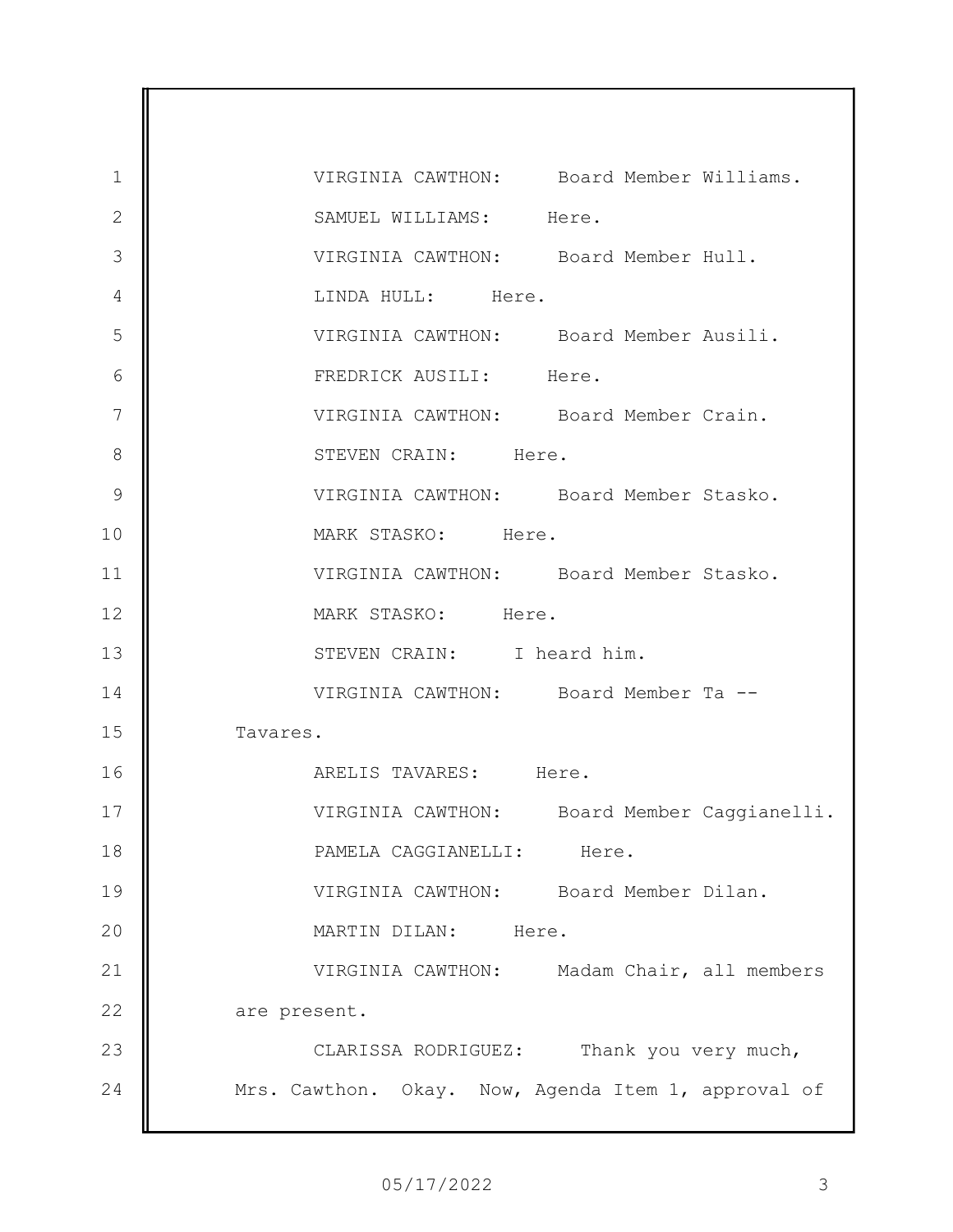the April 19th, 2022 meeting minutes. Now, Board Members, you have all received a copy of the April 19, 2022 meeting minutes for your review. Are there any questions or need for a discussion? Seeing and hearing none, is there a motion to approve the meeting minutes?

1

2

3

4

5

6

7

8

9

10

11

PAMELA CAGGIANELLI: Yes, Madam Chair. This is Board Member Pamela Caggianelli, and I move to approve the April 19th, 2022 meeting minutes.

CLARISSA RODRIGUEZ: Thank you, Board Member Caggianelli. Is there a second?

12 13 14 15 16 17 ELLEN PAPROCKI: Yes, Madam Chair. This is Board Member Ellen Paprocki, and I second the motion. CLARISSA RODRIGUEZ: Thank you, Board Member Paprocki. Is there any opposition to the motion? Seeing and hearing none, Board Members, all in favor, please say aye.

18 19 20 21 22 23 24 ALL: Aye. CLARISSA RODRIGUEZ: All opposed? I am also a yes. That motion is passed. Thank you. Agenda Item 2, Office of General Counsel's Departmental Report. Now, Acting Executive Director and General Counsel, David Wertheim, will now present the Statistical and Informational Report for April.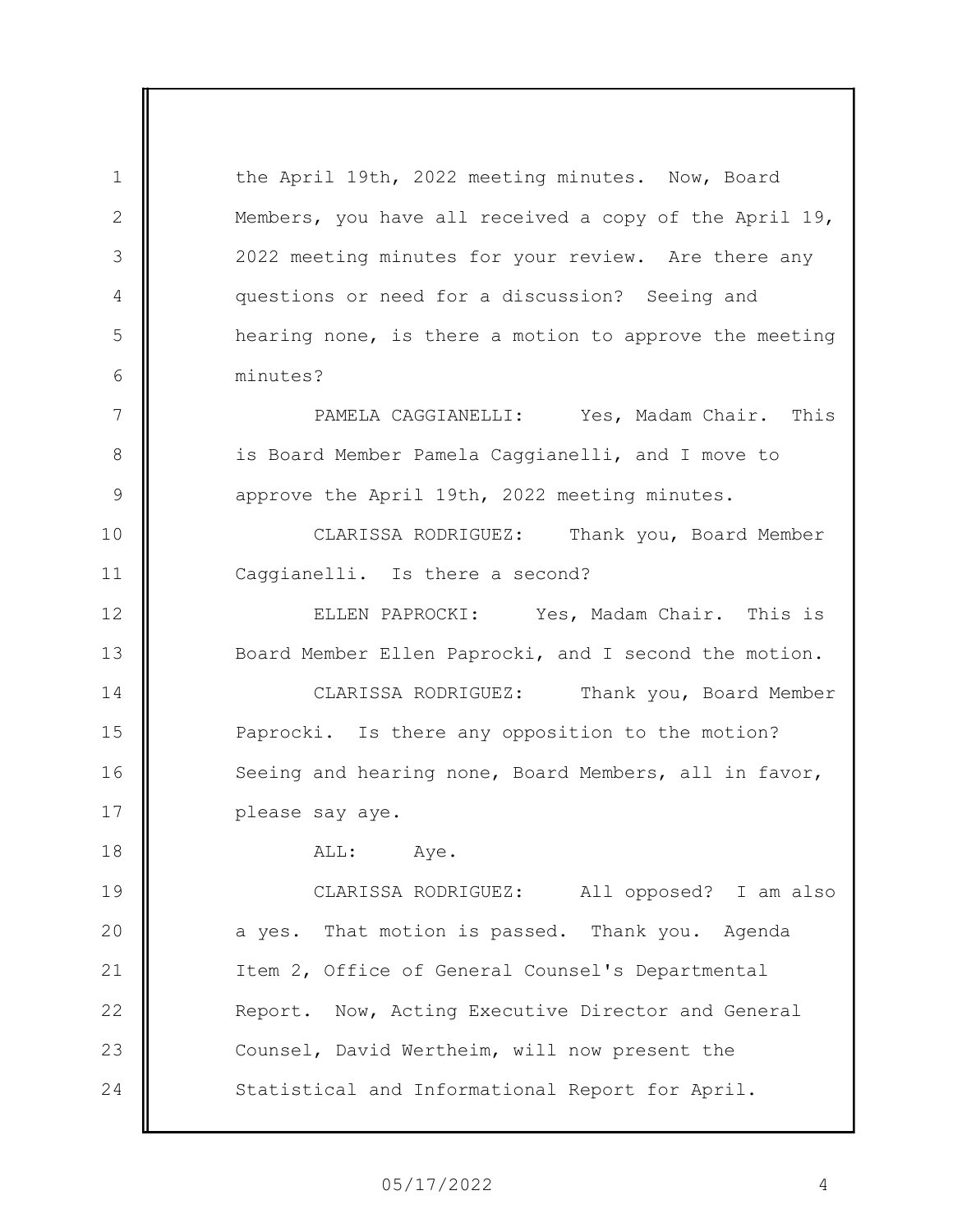Welcome, David.

1

2 3 4 5 6 7 8 9 10 11 12 13 14 15 16 17 18 19 20 21 22 23 24 DAVID WERTHEIM: Thank you, and good morning Chair, Vice Chair, and Board Members. Here is a statistical analysis for April 2022 of the work flow of the three divisions that resolve issues of the Board. First, in Adjudication, there were 19,979 hearings conducted, 11,046 cases fully resolved at the hearing, 312 Reserve Decisions were issued. There were 2,031 finalized Waiver Agreements, with 98 percent via the hearing process. In the Administrative Review Division regarding Board Panel Decisions, there were 1,082 Applications for Review received, 845 processed, leaving 4,264 pending applications at the end of month. And in Legal Affairs, there were 125 Applications for Full Board Review received, 115 processed, leaving an inventory at the end of month of 222 cases. That concludes the Informational and Statistical Report. Of course I would take any questions. CLARISSA RODRIGUEZ: Okay. Thank you, David. Board Members, are there any questions or need for discussion? Okay, seeing and hearing none, may I please have a motion to accept the Statistical and Informational Report of the Office of General Counsel?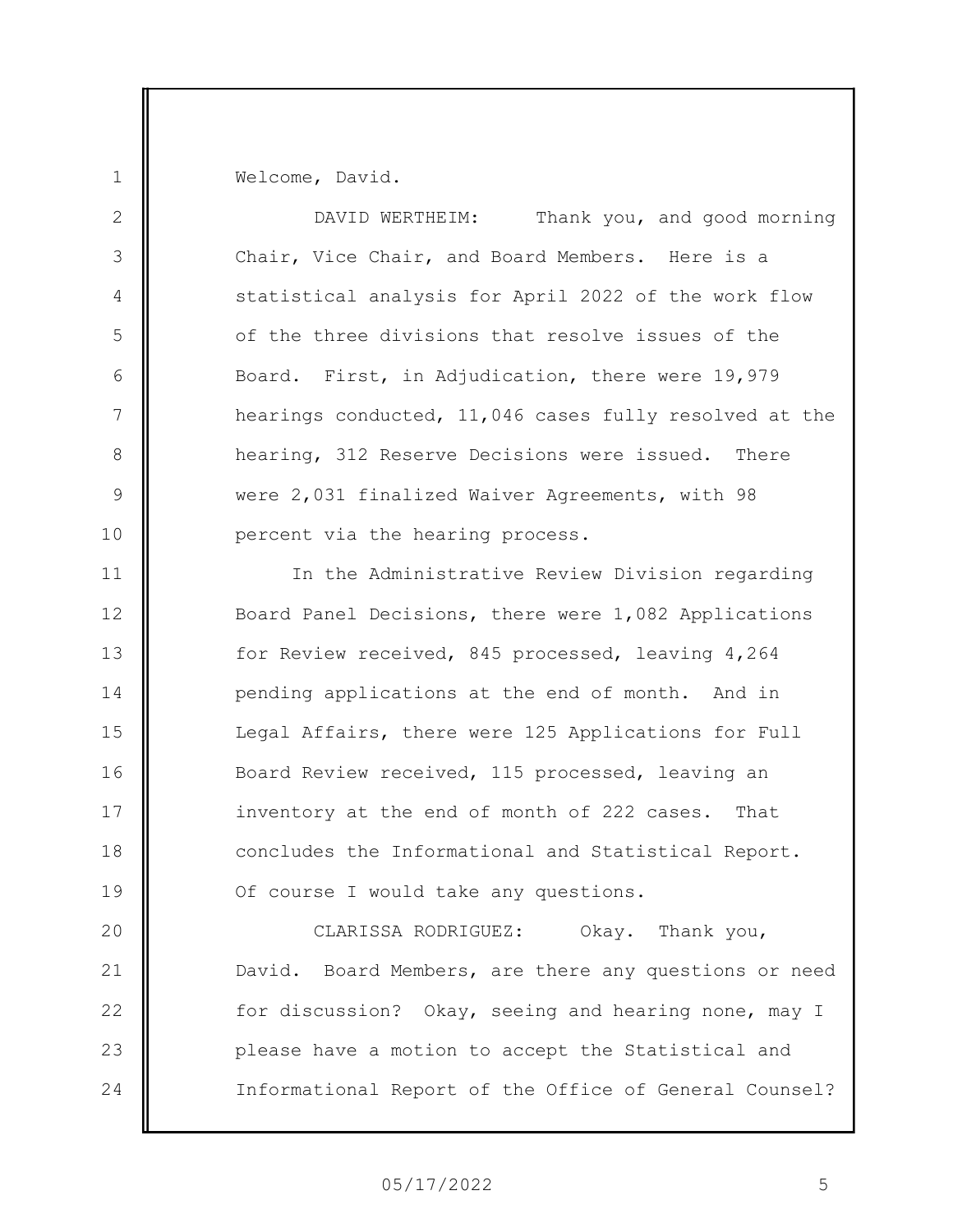1 2 3 4 5 6 7 8 9 10 11 12 13 14 15 16 17 18 19 20 21 22 23 24 PAMELA CAGGIANELLI: Yes, Madam Chair. This is Board Member Pamela Caggianelli. I move to accept the Statistical and Informational Report for the Office of General Counsel as stated by Acting Executive Director and General Counsel David Wertheim. CLARISSA RODRIGUEZ: Thank you, Board Member Caggianelli. Is there a second? ELLEN PAPROCKI: Yes, Madam Chair. This is Board Member Ellen Paprocki, and I second that motion. CLARISSA RODRIGUEZ: Thank you, Board Member Paprocki. Is there any opposition to the motion? Seeing and hearing none, all in favor, please say aye. ALL: Aye. CLARISSA RODRIGUEZ: All opposed? I am also a yes. That motion is passed. Thank you, Board Members. Agenda Item 3, License Applications. Assistant Director of Regulatory and Intergovernmental Affairs, Hannah Reyes, will now present the Licensing Applications. HANNA REYES: Thank you so much. Good morning, Chair Rodriguez, Vice Chair Foster. CLARISSA RODRIGUEZ: Good morning. HANNA REYES: Board Members, and colleagues. You have before you the recommendations from the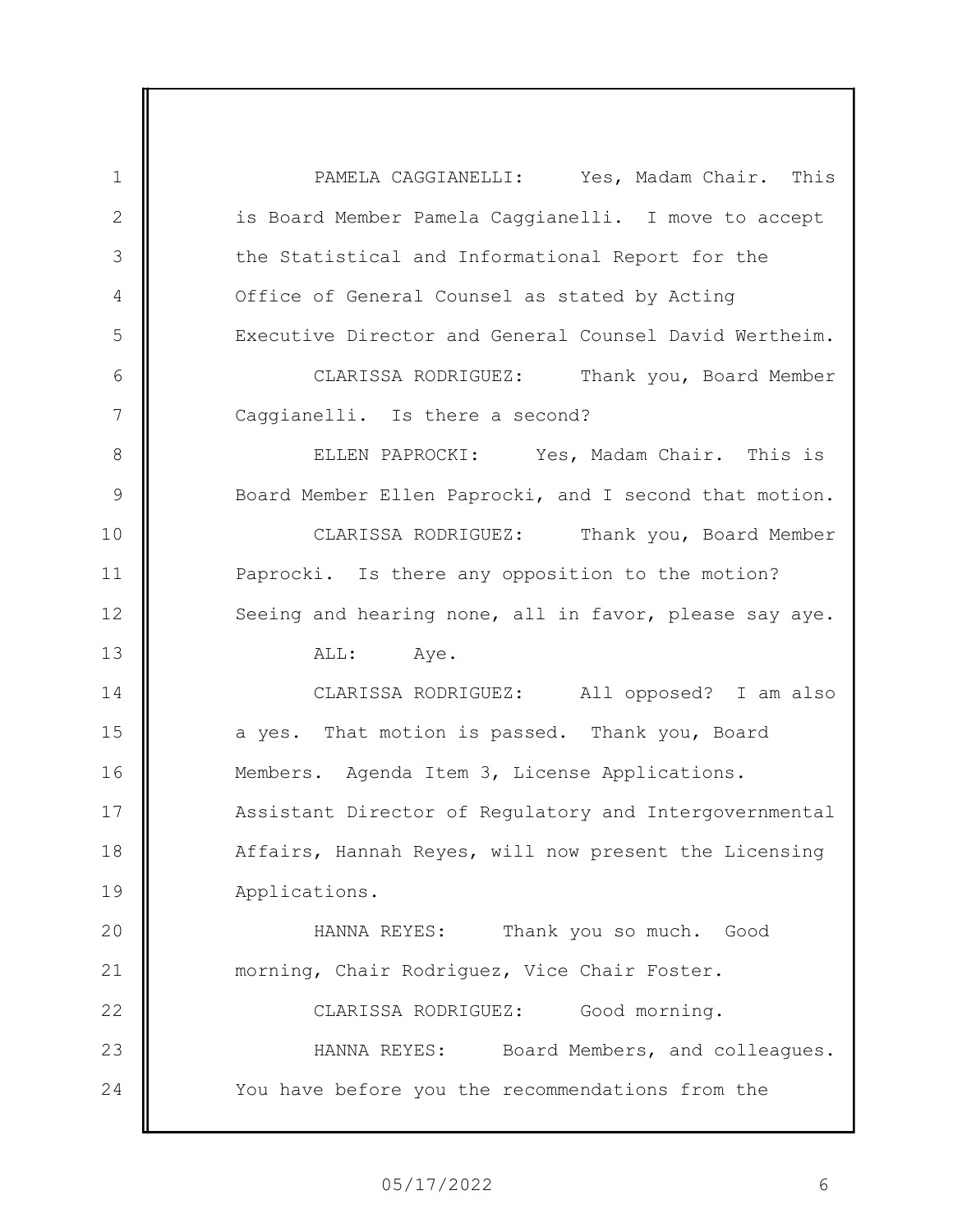1 2 3 4 5 6 7 8 9 10 11 12 13 14 15 16 17 18 19 20 21 22 23 24 Assigned Board Panel regarding the Licensing Applications listed in Part 3 of today's agenda. Section 24-a, Terri Howland, three-year renewal. Section 50(3-b), Compcare Services, LLC, one-year renewal. PERMA, Inc., two-year initial license. Section 50(3-d), CorVel Enterprise Comp., Inc., three-year renewal. I present these recommendations to the Board for your consideration. CLARISSA RODRIGUEZ: Thank you very much, Hannah. Are there any questions or need for discussion? Seeing and hearing none, may I please have a motion to accept the recommendations of the Board Panels as presented and as identified as Items 3 on the agenda? PAMELA CAGGIANELLI: Yes, Madam Chair. This is Board Member Pamela Caggianelli. I move to accept the recommendations of the Panels as presented and as identified in Items 3 on the agenda. CLARISSA RODRIGUEZ: Thank you, Board Member Caggianelli. Now, is there a second? ELLEN PAPROCKI: Yes, Madam Chair. This is Board Member Ellen Paprocki, and I second the motion. CLARISSA RODRIGUEZ: Thank you, Board Member Paprocki. Is there any opposition to the motion?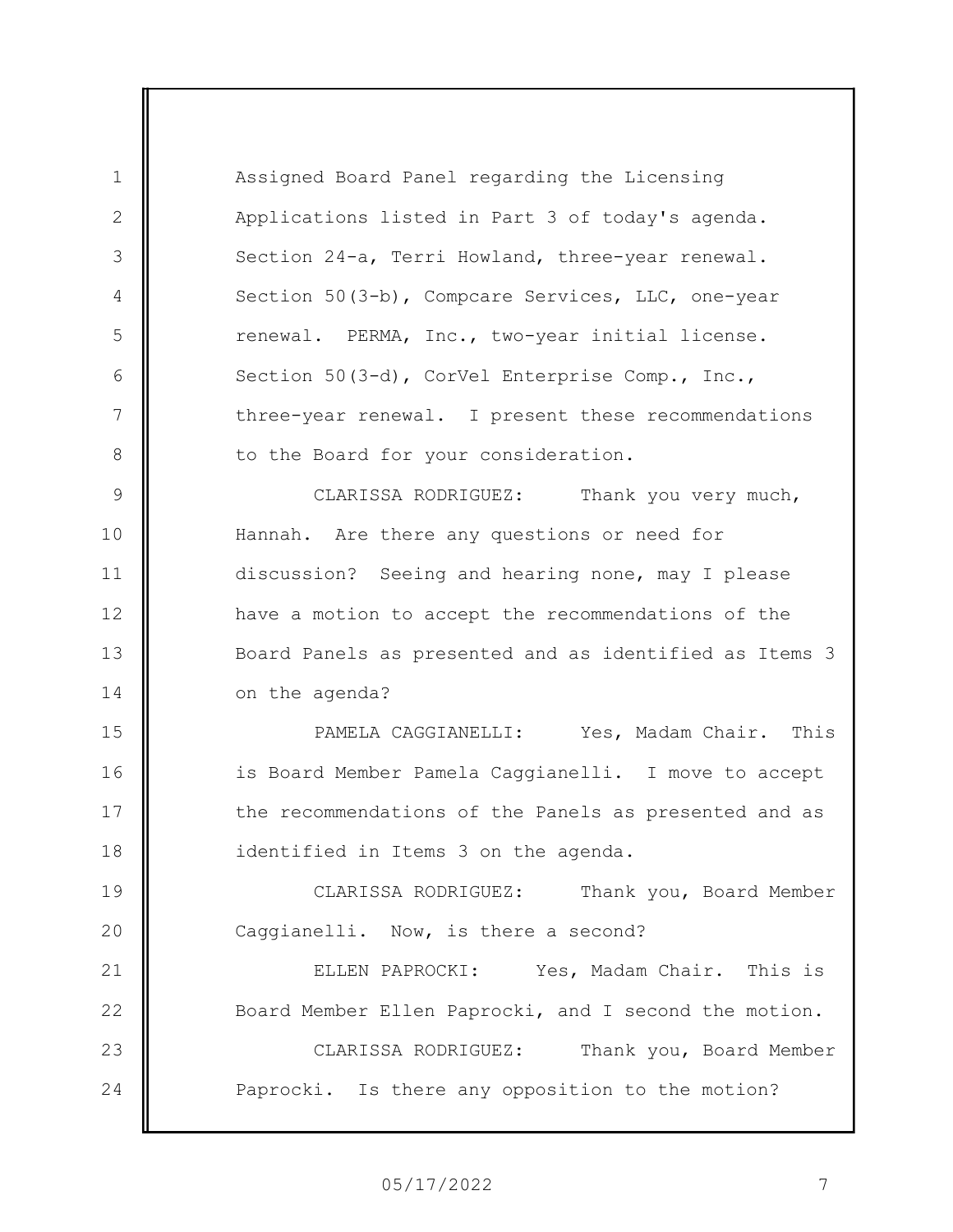1 2 3 4 5 6 7 8 9 10 11 12 13 14 15 16 17 18 19 20 21 22 23 24 Okay, hearing none, all in favor, please say aye. ALL: Aye. CLARISSA RODRIGUEZ: Thank you. All opposed? I am also a yes. That motion is passed. Thank you, Board Members. Now, Agenda Item 4, our Legal Appeals. Acting Executive Director and General Counsel, David Wertheim, will now present the recommendations concerning decisions by the Appellate Division. DAVID WERTHEIM: Thank you again, Madam Chair. Since the last Board meeting nine decisions have been issued by the Appellate Division, Third Department with respect to workers' compensation claims. These are listed as Items 4A through 4I of your agenda. Of these, seven were affirmances, one appeal was dismissed, and one decision was modified. I note that Item 4J requires no action presently as it was acted upon at the April Board meeting and therefore it should be deemed removed from the agenda. Office of General Counsel recommends a motion to adopt the decisions of the Court in Items 4A through I as the decisions of the Board and to take no additional action presently on Item 4J. Thank you. CLARISSA RODRIGUEZ: Okay. Thank you,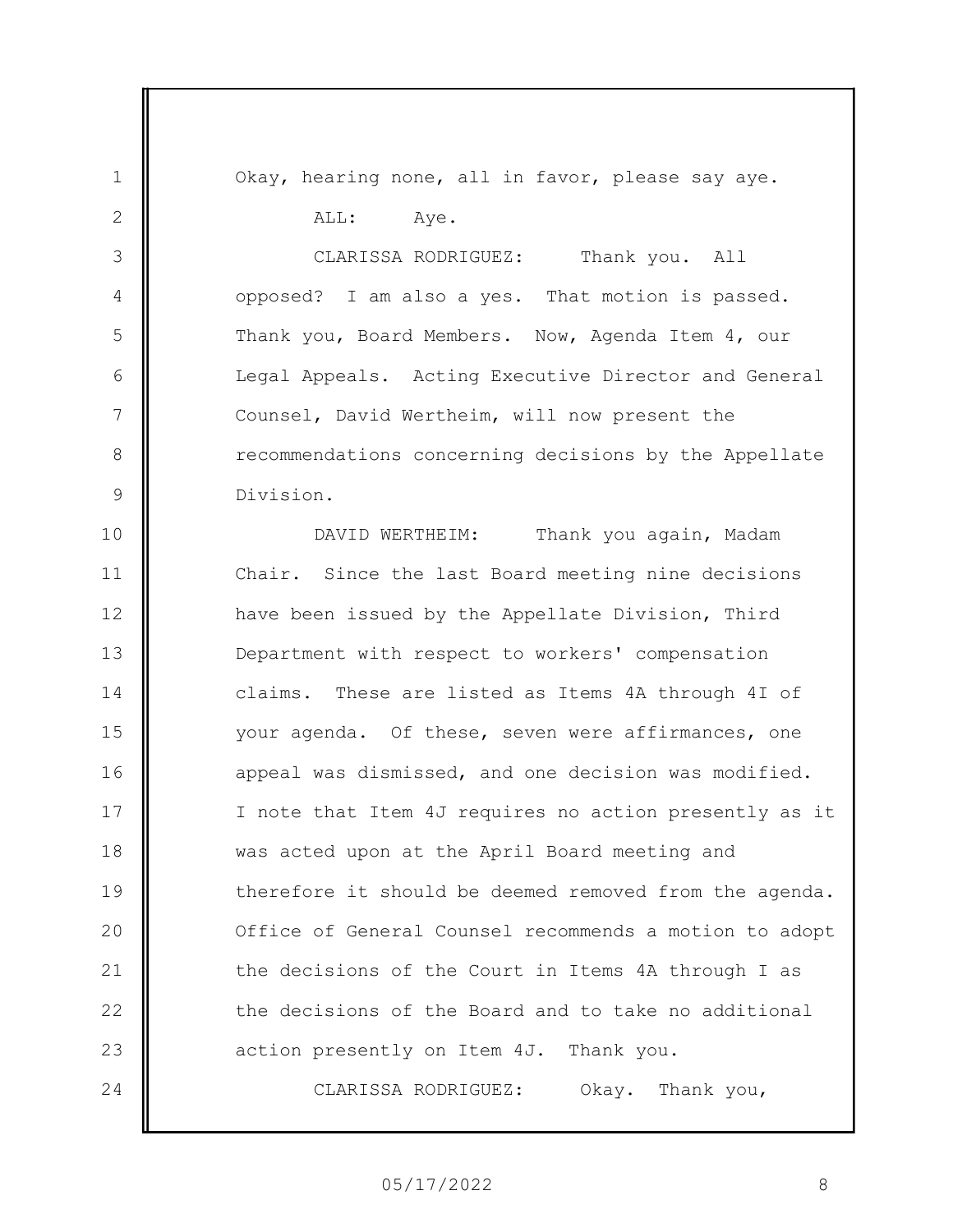1 2 3 4 5 6 7 8 9 10 11 12 13 14 15 16 17 18 19 20 21 22 23 24 David. Are there any questions or need for discussion? Hearing none, may I please have a motion to accept the recommendations of the Office of General Counsel? PAMELA CAGGIANELLI: Yes, Madam Chair. This is Board Member Pamela Caggianelli, and I move to accept the recommendations as stated by the Executive Director, the Acting Exec -- Executive Director and General Counsel, David Wertheim, under the Agenda Item 4. CLARISSA RODRIGUEZ: Okay. Thank you, Board Member Caggianelli. Is there a second? ELLEN PAPROCKI: Yes, Madam Chair. This is Board Member Ellen Paprocki, and I second the motion. CLARISSA RODRIGUEZ: Thank you, Board Member Paprocki. Is there any opposition to the motion? Okay, seeing and hearing none, all in favor, please say aye. ALL: Aye. CLARISSA RODRIGUEZ: Thank you. All opposed? Hearing none, I am also a yes. That motion is passed. Thank you. Agenda Item 5, Mandatory Full Board Review. We'll start with Case 5A, Meter Reading Holdings, LLC, Case Number G1991412. Now, is there a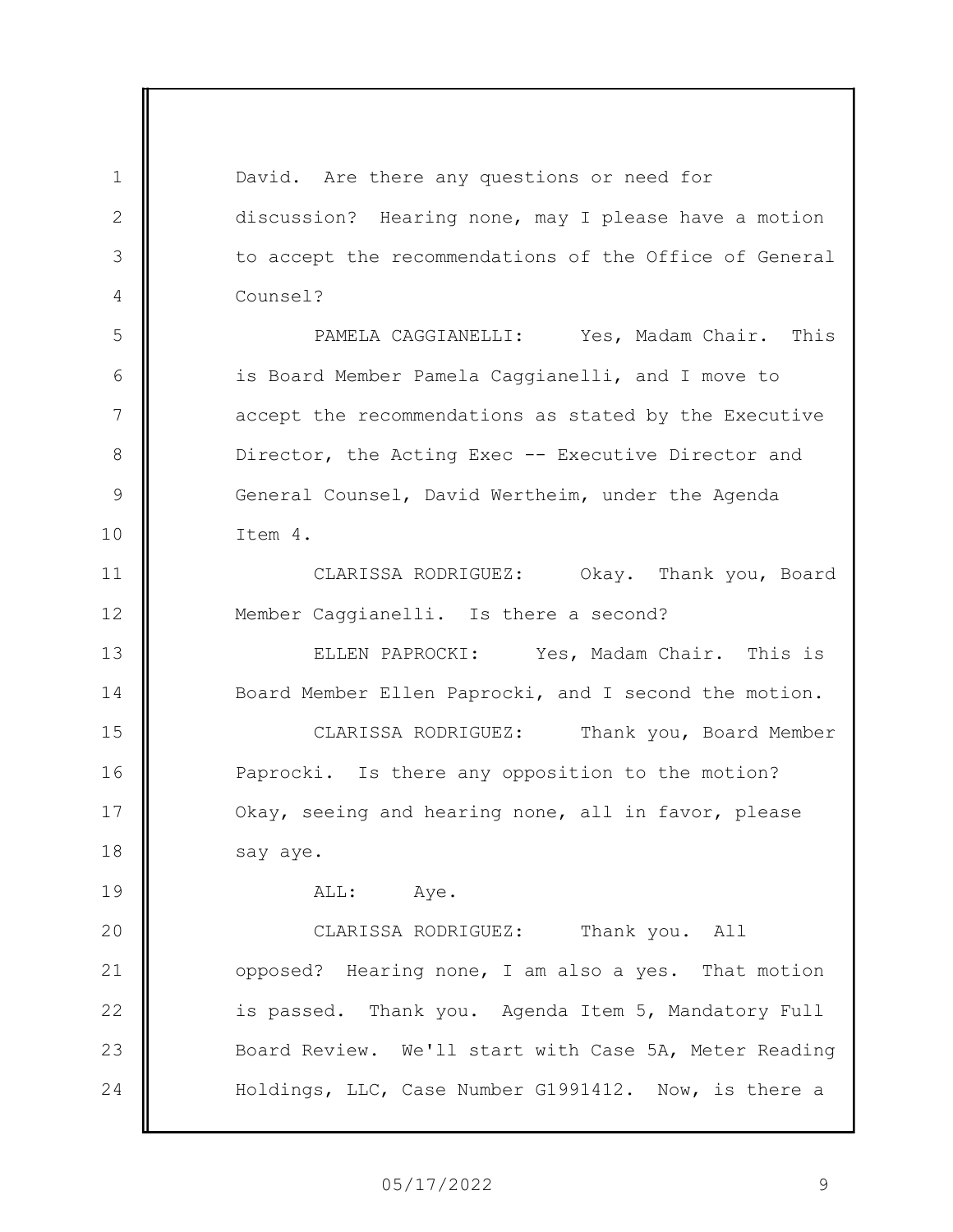1 2 3 4 5 6 7 8 9 10 11 12 13 14 15 16 17 18 19 20 21 22 23 24 motion with respect to 5A on the agenda? FREDRICK AUSILI: Yes, Madam Chair. This is Board Member Fredrick Ausili, and I move that neither the majority nor the dissenting opinions be adopted as the opinion of the Full Board, but that a new decision be issued finding a discretionary penalty of permanent disqualification. CLARISSA RODRIGUEZ: Okay. Thank you very much, Board Member Ausili. Is there a second? MARTIN DILAN: Yes, Madam Chair. This is Board Member Martin Dilan, and I second the motion. CLARISSA RODRIGUEZ: Thank you, Board Member Dilan. Are there any recusals in this matter? Hearing none, is there any opposition to the motion? Okay, hearing none, all in favor, please say aye. ALL: Aye. CLARISSA RODRIGUEZ: All opposed? Hearing none, I am also a yes. That motion is passed. Thank you, Board Members. Now, on to Matter 5B, Twin City Glass Corporation, Case Number G2197110. Is there a motion with respect to 5B on the agenda? ELLEN PAPROCKI: Yes, Madam Chair. This is Board Member Ellen Paprocki, and I move that the majority opinion be adopted as the opinion of the Full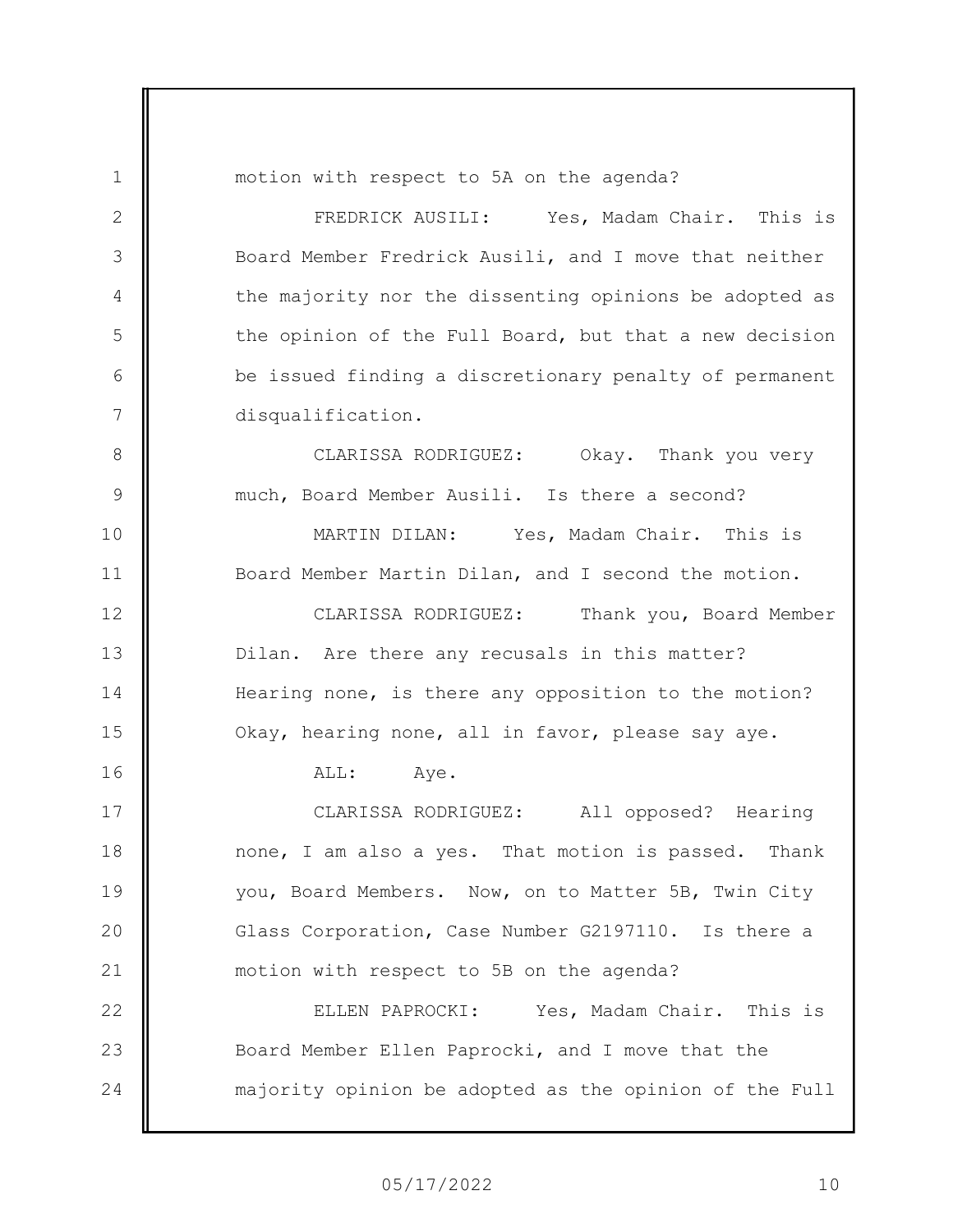Board.

1

2 3 4 5 6 7 8 9 10 11 12 13 14 15 16 17 18 19 20 21 22 23 24 CLARISSA RODRIGUEZ: Thank you, Board Member Paprocki. Is there a second? PAMELA CAGGIANELLI: Yes, Madam Chair. This is Board Member Pamela Caggianelli, and I second that motion. CLARISSA RODRIGUEZ: Thank you, Board Member Caggianelli. Is there any opposition to the motion? Hearing none, are there any recusals from this matter? Hearing none, all in favor, please say aye. ALL: Aye. CLARISSA RODRIGUEZ: Thank you. All opposed? Hearing none, I am also a yes. That motion is passed. Thank you, Board Members. Under Agenda Item 6, there are no Discretionary Decisions to consider today. Now, is there any other business, Board Members? Okay, hearing none, may I please have a motion to adjourn the meeting? PAMELA CAGGIANELLI: Yes, Madam Chair. This is Board Member Caggi -- Pamela Caggianelli, and I move to adjourn the meeting. CLARISSA RODRIGUEZ: Thank you, Board Member Caggianelli. Is there a second? ELLEN PAPROCKI: Yes. This is Board Member